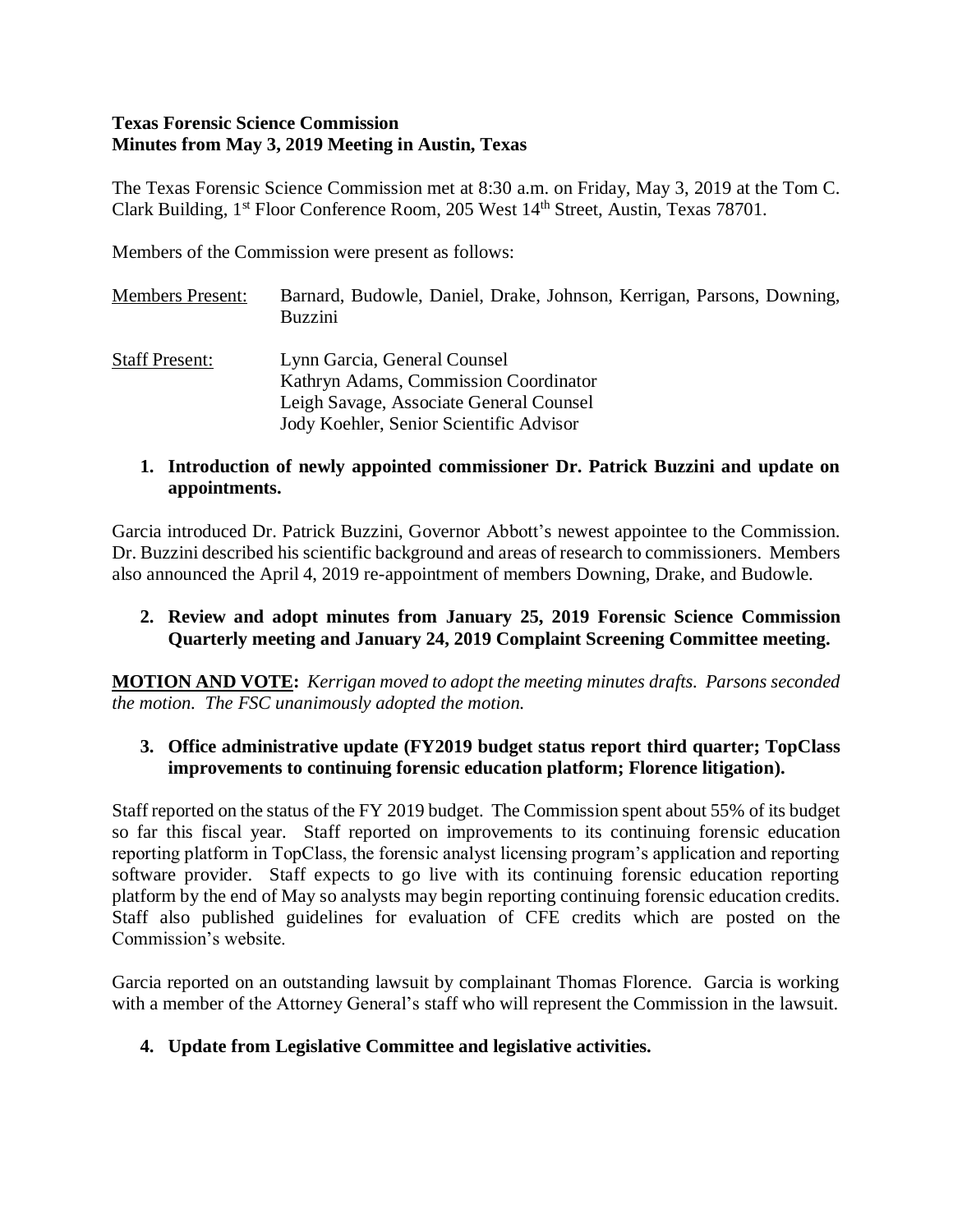Garcia reported on legislation impacting the Commission and its activities. Peter Stout, President of the Texas Association of Crime Laboratory Directors, gave an update on outstanding legislation directly impacting laboratories.

# **5. Discuss and revise definitions of professional negligence and professional misconduct.**

Members discussed revisions to the Commission's definitions of "professional negligence" and "professional misconduct." In its last session, the legislature defined the term "forensic analyst." Revisions to the definitions of "professional negligence" and "professional misconduct" incorporate the new definition of "forensic analyst" and related activities included in the scope of the term.

**MOTION AND VOTE:** *Daniel moved to adopt the draft revisions to the Commission's definitions of "professional negligence" and "professional misconduct." Budowle seconded the motion. The FSC unanimously adopted the motion.* 

Staff will publish the definitions in an administrative rule and edit the adopted definitions in the Commission's policies and procedures.

## **6. Discuss and consider pending complaints and laboratory self-disclosures as well as new complaints and self-disclosures received through April 12, 2019.**

# **Disclosures Received as of April 12, 2019**

1. No. 19.05; Southwestern Institute of Forensic Sciences (Forensic Biology)

A self-disclosure by the Southwestern Institute of Forensic Sciences regarding numerous false positive results obtained by a serologist for the Brentamine (acid phosphatase) presumptive test for seminal fluid during screening of sexual assault kit evidence.

**MOTION AND VOTE:** *Budowle moved to take no further action on the disclosure given the facts that the analyst is no longer employed at the laboratory, and the laboratory has performed extensive root cause analysis and implemented appropriate corrective actions, including reanalysis and customer notification. Kerrigan seconded the motion. The FSC unanimously adopted the motion.*

\*Commissioner Barnard recused himself from discussion and vote on this item.

2. No. 19.09; Bexar County Criminal Investigation Laboratory (Firearms/Toolmarks)

A self-disclosure by Bexar County Criminal Investigation Laboratory reporting an incident in its firearms/toolmarks section where firearms examiner Steve Saucedo misidentified a piece of a plastic plant as a 12-gauge shot-shell wad.

**MOTION AND VOTE:** *Budowle moved to take no further action given the corrective actions taken by the laboratory including case review and revisions to standard operating procedures,*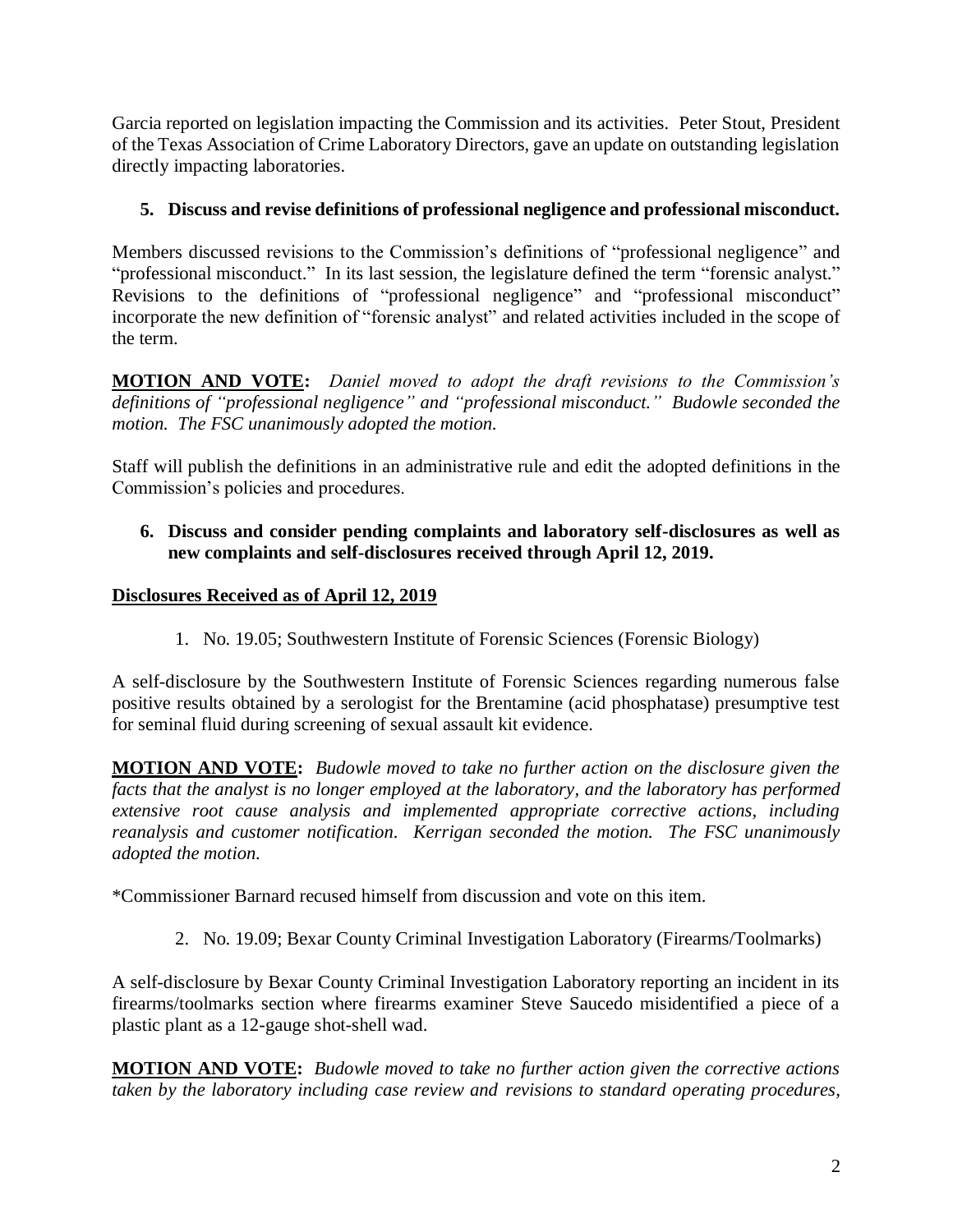*and the fact that the examiner is no longer employed by a Texas crime laboratory. Johnson seconded the motion. The FSC unanimously adopted the motion.*

3. No. 19.12; Fort Worth Police Department Crime Laboratory (Forensic Biology)

A self-disclosure by Fort Worth Police Department Crime Laboratory reporting an incident in its forensic biology section in which licensed DNA analyst Amanda Schaffner falsified standard curve metrics in a performance check (PC) after maintenance of the quantification instrument, and fabricated the PC plate in the quality check to conceal the fact that she did not actually run it.

**MOTION AND VOTE:** *Parsons moved to accept the disclosure for investigation of professional misconduct by the analyst and to form an investigative panel consisting of commissioners Budowle, Daniel, Kerrigan. Drake seconded the motion. The FSC unanimously adopted the motion.*

## **Complaints Pending from January 25, 2019 Quarterly Meeting**

4. No. 18.53; Spence, Michael (Department of Public Safety – Weslaco; Forensic Biology)

A complaint by DNA consultant, Michael Spence, alleging forensic biology test results in a case he reviewed involving defendant, Sam Benson, III, were not obtained by DPS Weslaco analyst, Vanessa Nelson, pursuant to policy.

**MOTION AND VOTE:** *Budowle moved to dismiss the complaint given the root cause analysis and preventative action taken by the laboratory. Parsons seconded the motion. The FSC unanimously adopted the motion.*

\*Commissioner Johnson recused himself from discussion and vote on this item.

# **Complaints Received as of April 12, 2019**

5. No. 19.04; Collins, Robert (Department of Public Safety – Houston; Forensic Biology)

A complaint by DNA consultant, Dr. Robert Collins, alleging DPS – Houston DNA technical leader falsely reported an inconclusive result that should have been an exclusion in a capital murder trial.

Commissioner Budowle gave a presentation describing the key scientific issues in this complaint. He opined that the casework errors by the analyst were not intentional but resulted from failure to follow certain aspects of the SOP, and a misunderstanding of the limitations of the STRmix software.

Brady Mills addressed questions by Commissioners and discussed the case review process in response to the errors identified in this complaint.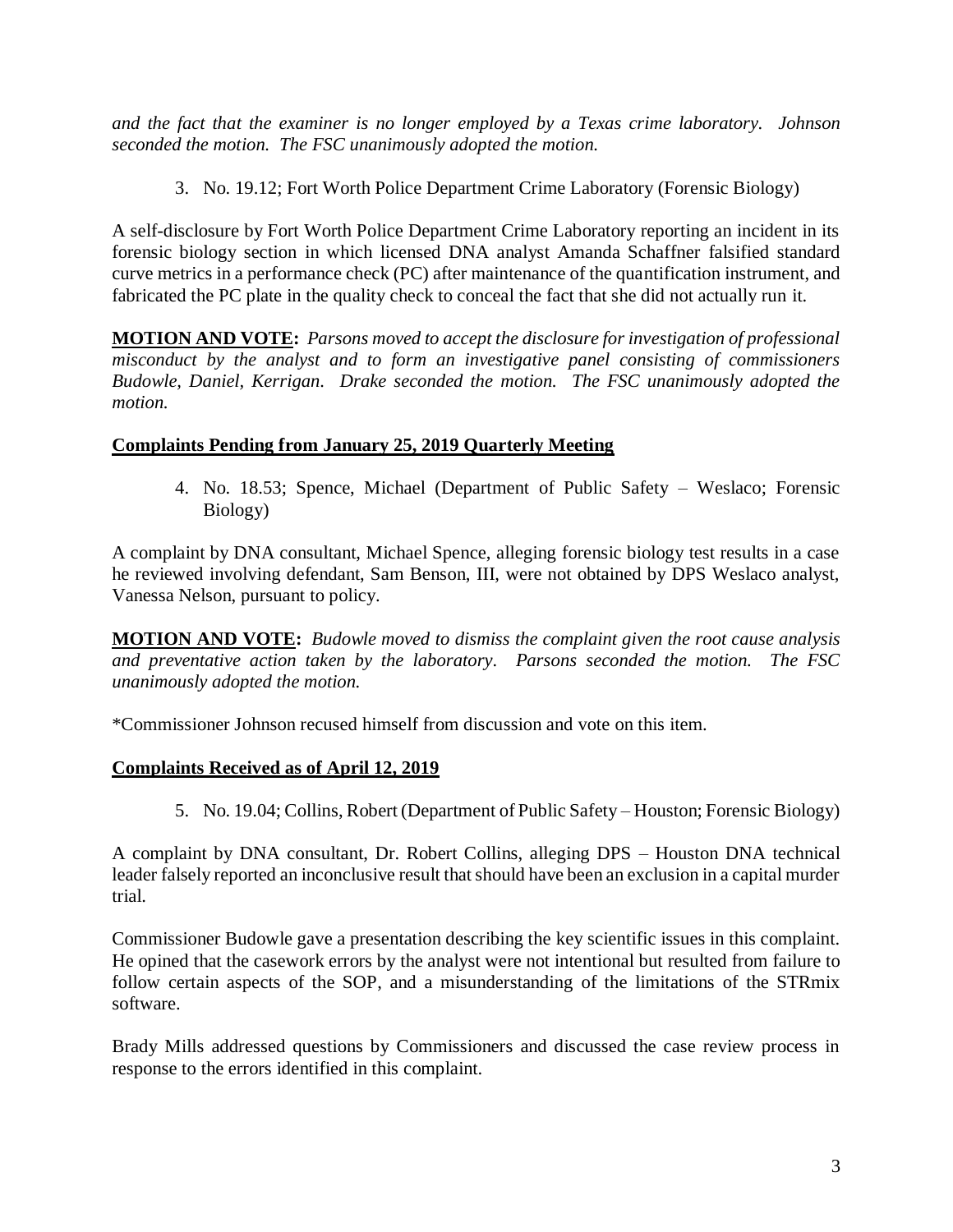Complainant Dr. Robert Collins addressed the Commission on this complaint. Dr. Collins believes mistakes by the examiner were intentional.

**MOTION AND VOTE:** *Kerrigan moved to accept the complaint for investigation and to form an investigative panel consisting of commissioners Budowle, Parsons, and Buzzini to facilitate the process of case reanalysis by DPS. Drake seconded the motion. The FSC unanimously adopted the motion.*

Members and Garcia discussed this case as a possible candidate for review as part of Quattrone Center for the Fair Administration of Justice's ("Quattrone") Sentinel Event Reviews in partnership with the Bureau of Justice Administration. Quattrone is seeking 15 sites to apply for grants to be part of a sentinel review of nonconformance events in crime laboratories. Information generated from the review will benefit the forensic community locally and nationally. Members and Garcia recommended the Commission apply for a grant to Quattrone/BJA.

**MOTION AND VOTE:** *Parsons moved to apply for the Quattrone/BJA grant. Drake seconded the motion. The Commission unanimously adopted the motion.* 

\*Commissioner Johnson recused himself from discussion and vote on this item.

6. No. 19.06; Pentland, Irwin (Department of Public Safety – Austin; Forensic Biology)

A complaint by defendant, Irwin Pentland, alleging DNA profile evidence in his case collected by the Austin Police Department and later tested by the DPS Austin crime laboratory after the closure of the Austin Police Department Crime Laboratory's DNA Section was contaminated and/or tainted to falsely convict him.

The complaint makes a generalized *ipse dixit<sup>1</sup>* allegation of contamination and/or conspiracy due to the shutdown of the Austin Police Department's DNA laboratory without any specific allegation meriting further inquiry. Additionally, the evidence in question was retested by DPS Austin; complainant makes no allegation of negligence or misconduct with regard DPS's testing.

**MOTION AND VOTE:** *Kerrigan moved to dismiss the complaint for failure to state a credible allegation of negligence or misconduct with respect to the forensic analysis in the case. Parsons seconded the motion. The FSC unanimously adopted the motion.*

Terri Buckholtz, complainant's mother, spoke on his behalf at the meeting. She related that Mr. Pentland recently received a court-appointed attorney to address issues identified in his complaint and other issues in his case. Members explained to Ms. Buckholtz that Mr. Pentland's questions are best addressed by his attorney and the court system, and that Commission staff are willing to speak with his attorney regarding his complaint.

\*Commissioner Johnson recused himself from discussion and vote on this item.

<sup>&</sup>lt;sup>1</sup> Something asserted without proof, or a dogmatic expression of opinion.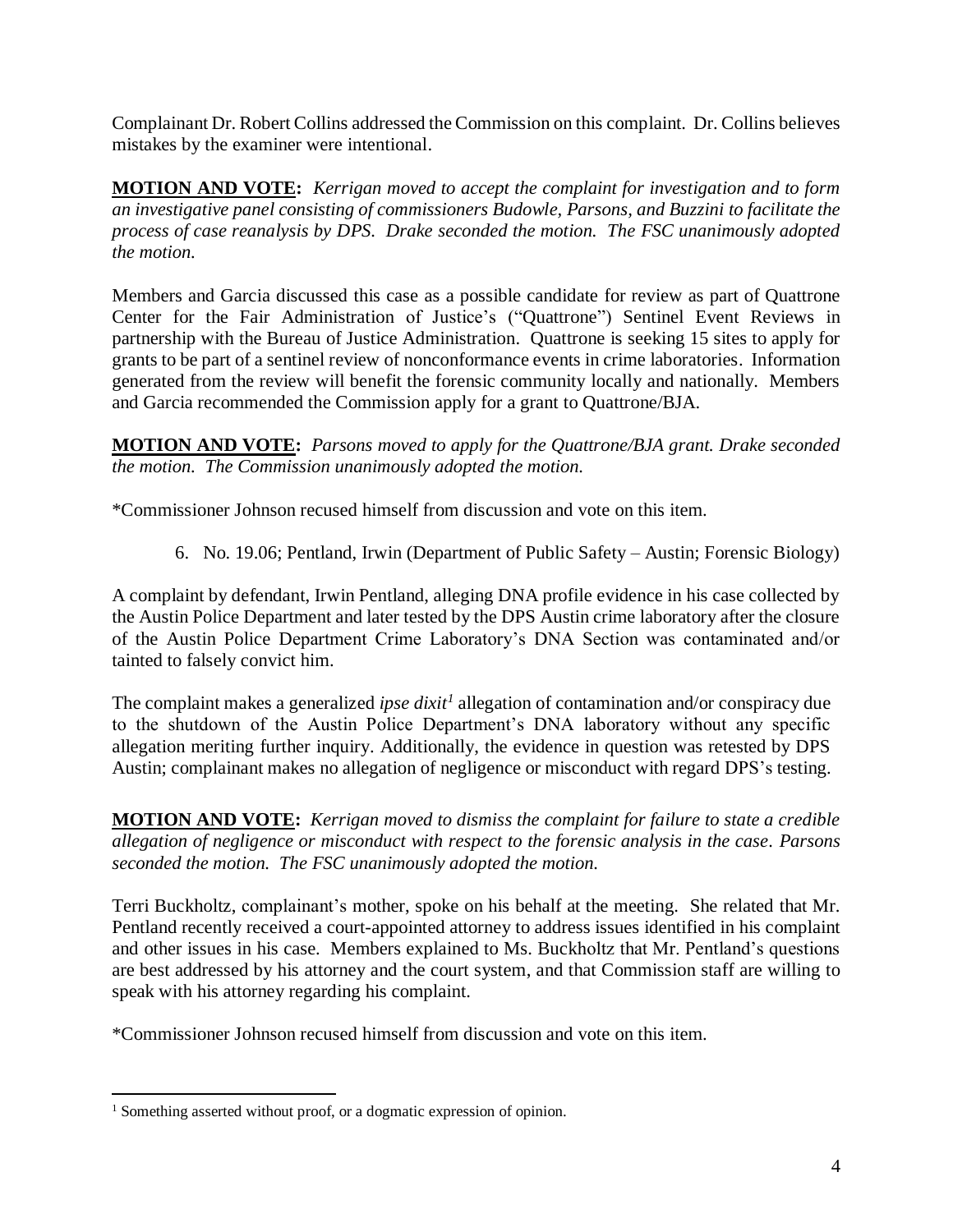7. No. 19.07; Collins, Robert (Montgomery County Sheriff's Department; Crime Scene Investigation)

A complaint by DNA consultant, Dr. Robert Collins, alleging Montgomery County Sheriff's Office Crime Scene Investigators conspired with the Montgomery County Sheriff's Office, the Willis Police Department, and an Assistant District Attorney in an attempt to plant DNA evidence that would inculpate capital murder defendant Fred Lee.

**MOTION AND VOTE:** *Daniel moved to dismiss the complaint given the explanation by the crime laboratory, the county attorney and the district attorney's office and to provide copies of these responses to the complainant. Budowle seconded the motion. The FSC unanimously adopted the motion.*

Complainant Dr. Robert Collins spoke at the meeting to reiterate his belief that the Montgomery County Sheriff's office and other law enforcement conspired to plant DNA evidence that would inculpate capital murder defendant Fred Lee.

8. No. 19.10; Peucker, Ryan (NMS; Seized Drugs)

A complaint by defendant, Ryan Peucker, alleging Integrated Forensic Laboratory (IFL) analyst Nichole Huddleston provided contradictory, deceptive and confusing trial testimony and altered chain of custody documents on a confirmatory (GCMS) test for methamphetamine.

The complainant makes general chain-of-custody and error-in-testing allegations that are unsupported by the materials and the explanation offered by the laboratory.

**MOTION AND VOTE:** *Daniel moved to dismiss the complaint for failure to state a credible allegation of negligence or misconduct with respect to the forensic analysis in the case given the laboratory's response. Drake seconded the motion. The FSC unanimously adopted the motion.*

9. No. 19.11; Horinek, Warren (Tom Bevel; Bloodstain Pattern Analysis)

A complaint by defendant, Warren Horinek, alleging bloodstain pattern expert, Tom Bevel, gave false testimony and scientifically unsupportable bloodstain pattern analysis used at his 1996 trial for the murder of his wife.

**MOTION AND VOTE:** *Parsons moved to dismiss the complaint because the Commission has already addressed bloodstain pattern analysis resulting from investigation of another case, the age of the case (1996), and because bloodstain pattern analysis is not an accredited forensic discipline. Further, Parsons moved to forward the complaint and an accompanying letter to the Tarrant County District Attorney's Office for vetting by its Conviction Integrity Unit. Johnson seconded the motion. The FSC unanimously adopted the motion.*

\*Commissioner Daniel recused himself from discussion and vote on this item.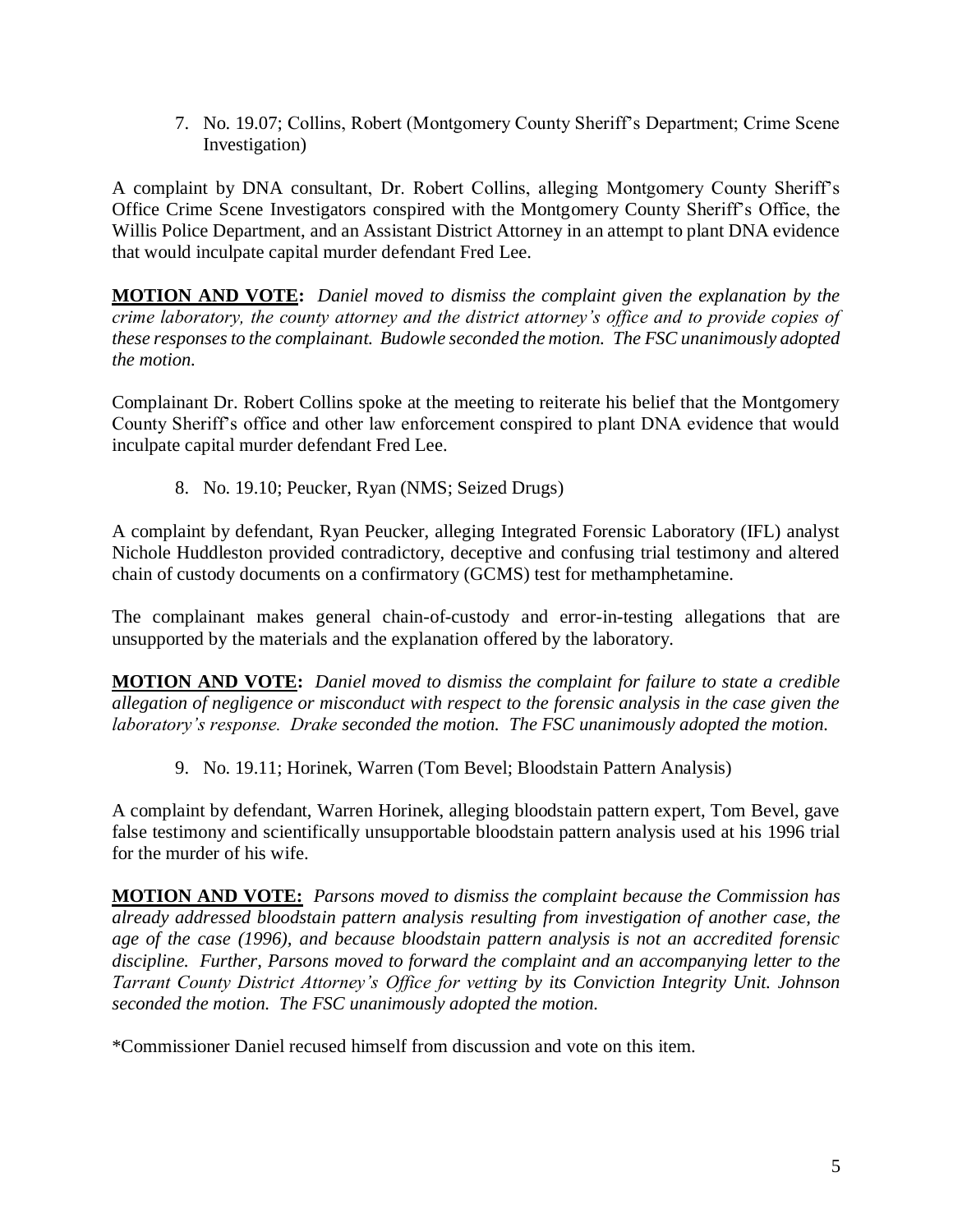10. No. 19.13; Amaro-Solis, Domingo (Houston Forensic Science Center; Forensic Biology)

A complaint by defendant, Domingo Amaro-Solis, alleging Houston Forensic Science Center forensic biology analyst, Jisel Bailon, falsely represented her educational background and professional credentials, erroneously reported DNA test results, and made contradictory and misleading statements during her testimony at trial. The complainant also alleges the laboratory (Bode) does not exist.

**MOTION AND VOTE:** *Budowle moved to dismiss the complaint for failure to state a credible allegation of negligence or misconduct with respect to the analyst's credentials, the existence of Bode as an accredited laboratory or any forensic analysis in the case. Johnson seconded the motion. The FSC unanimously adopted the motion.*

11. No. 19.15; Moore, Adam K. (Texas Tech Physicians of Lubbock; Sexual Assault Examination)

A complaint by defendant, Adam K. Moore, alleging a Sexual Assault Nurse Examiner (SANE) improperly operated a colposcope while performing a physical examination of the 5-year old victim, and provided false and misleading trial testimony in conflict with published reports concerning hymenal injuries sustained by girls who were victims of sexual abuse.

Commissioner Downing, SANE expert, addressed several issues with the way the SANE expert at trial described the injuries to the victim based documents provided by the complainant, including a description of testimony given at trial.

Members discussed the fact that the Commission may not have jurisdiction over sexual assault nurse examinations where the primary purpose of the exam is medical practice and not determining the connection of any physical evidence to a criminal action.

**MOTION AND VOTE:** *Parsons moved to dismiss the complaint and to contact the Board of Nursing to discuss how to address issues such as those described in the complaint and identified by Downing. Budowle seconded the motion. The FSC unanimously adopted the motion.*

Member of the public Sam Benson provided comments on complaint numbers #18.53 (above) and #19.02 (heard by the Commission at its last quarterly meeting). He also distributed documents he believed support his allegations, and requested the Commission investigate same.

## **7. Presentation from NIST representatives on implementation possibilities for OSAC standards and guidelines in Texas and discussion regarding same.**

NIST representatives John Paul Jones, OSAC Program Manager, and Karen Reczek, NIST Standards Coordination Office Program Manager, gave a presentation on the structure of OSAC (Organization of Scientific Area Committees for Forensic Science) and implementation possibilities for Texas. NIST/OSAC consultant Mark Stolorow was also present during the presentation.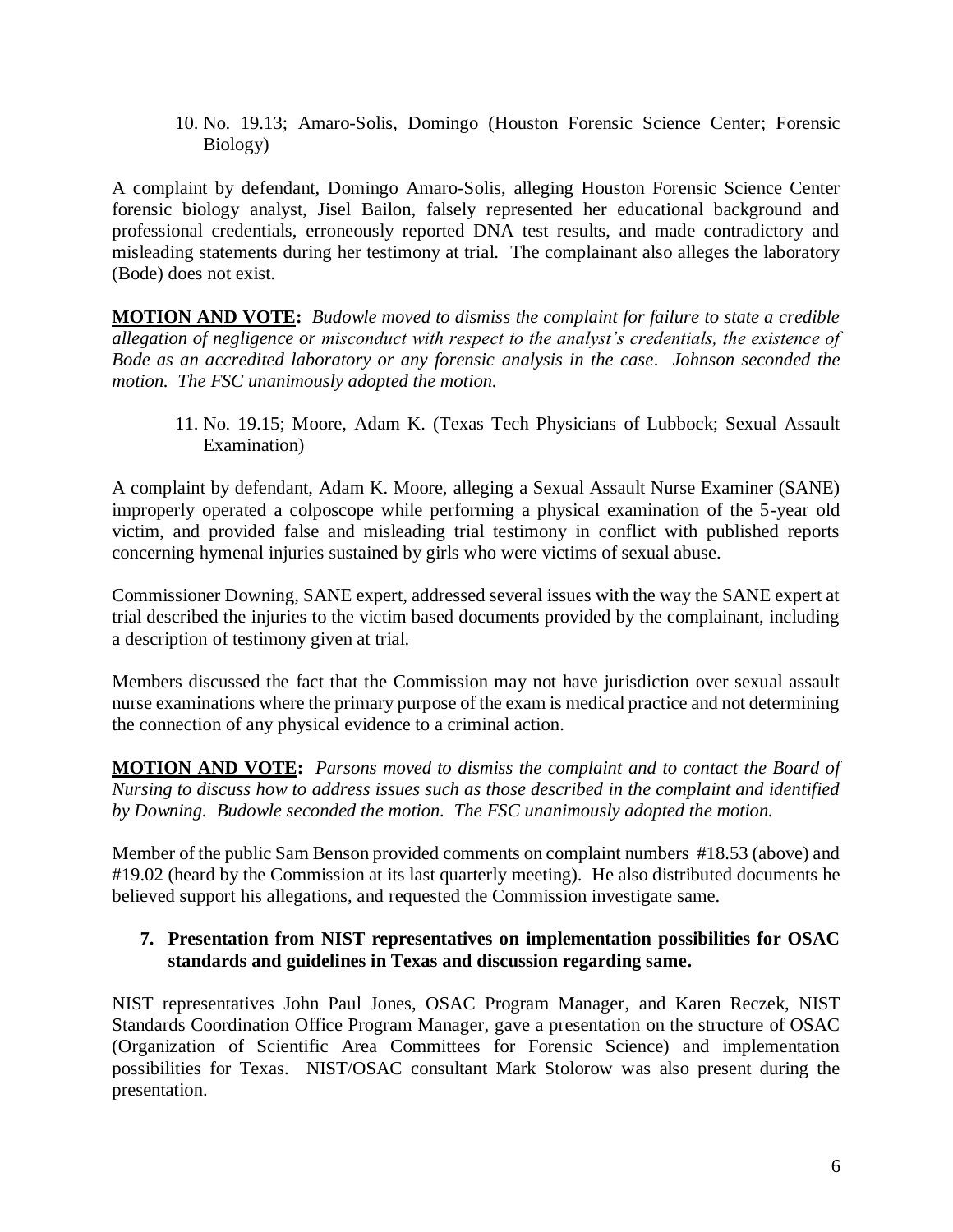Members and NIST representatives discussed possible methods/processes for adoption of OSAC standards in Texas. Members discussed first addressing implementation and recommendation of OSAC's 15 standards currently published on the OSAC Registry, followed by addressing unpublished draft standards secondary to the published standards. Members discussed assembling subject matter groups to evaluate the documents and decide whether and what to recommend from each document.

Members also discussed distributing direct links to outstanding OSAC registry documents to encourage vetting and comment on documents currently in the review process. Members asked staff to send direct link(s) to accredited laboratories in Texas.

Peter Stout briefly addressed the Commission on the Houston Forensic Science Center's adoption and implementation of OSAC standards.

**MOTION AND VOTE:** *Kerrigan moved to pursue outreach to Texas accredited laboratories to inform them of the registry process and encourage comments, and to facilitate adoption and implementation of standards. Parsons seconded the motion. The FSC unanimously adopted the motion.*

NIST representatives also volunteered to send representatives to assist in facilitating adoption of standards.

**8. Discuss status of crime laboratory accreditation program, including:**

#### **a. Accreditation non-conformances received since January 25, 2019 quarterly meeting;**

Savage described accreditation reports and non-conformances received since the January 2019 meeting.

#### **b. Report on availability of document examination expert inquiry/research; discuss and adopt rule exempting the forensic discipline Document examination from accreditation requirements;**

At the Commission's January 25, 2019 meeting, commissioners considered adopting an exemption from accreditation requirements for the forensic discipline of document examination, since there are no accredited entities that conduct document examination analysis for the defense. Currently, there is only one Texas entity (DPS) accredited by the Commission that performs document examination. DPS will perform document examination analysis for the defense, but only where there are no conflicts. Since DPS is the only available accredited entity, that presents a dilemma for defense access to experts. At the January 25, 2019 meeting, commissioners discussed the possibility of approving an exemption for the discipline in light of the constitutional issues presented pending confirmation by staff there are no available accredited entities out-of-state.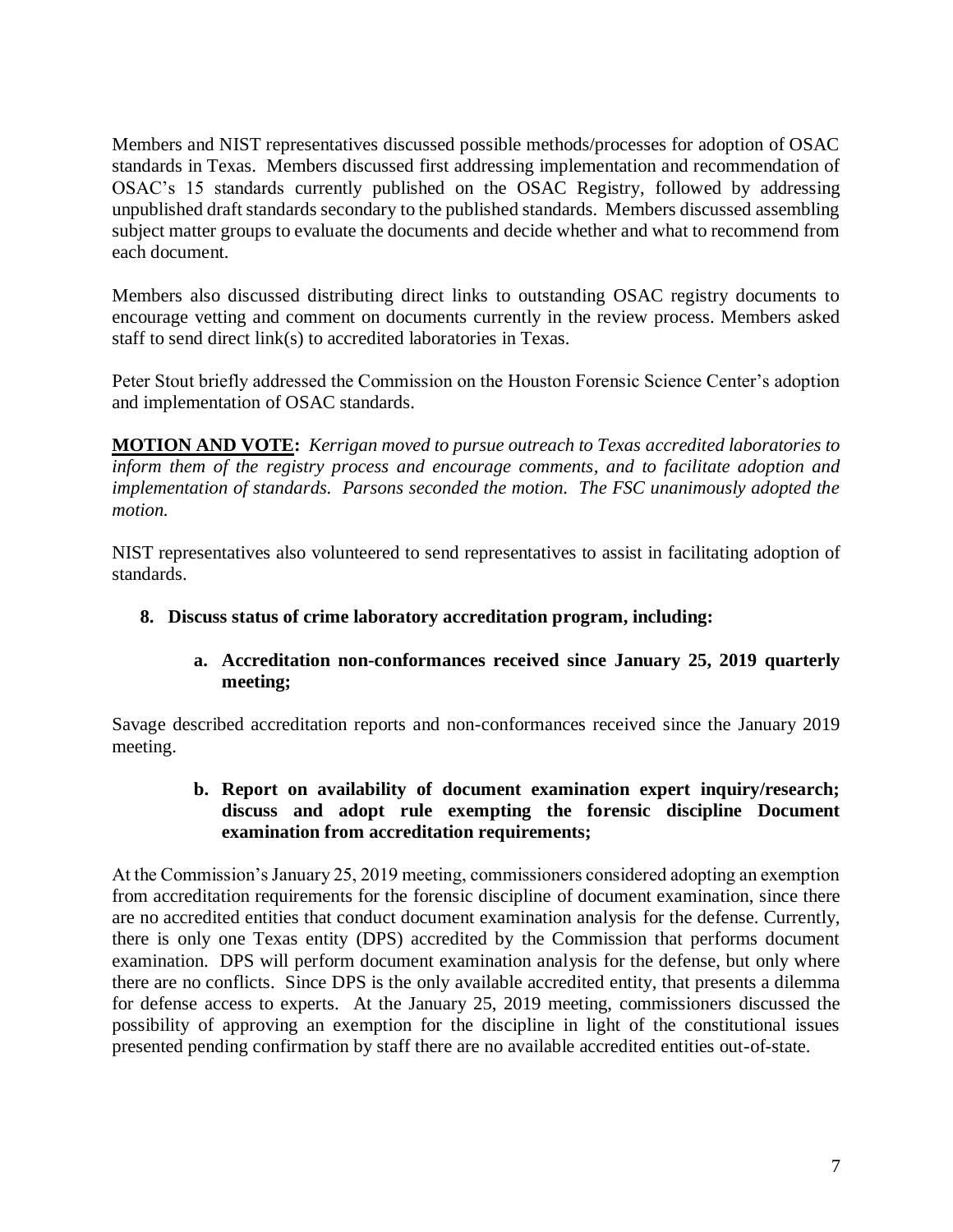Staff identified accredited entities who perform document examination and described findings to commissioners. Staff surveyed 30 agencies, 8 of which were federal agencies. The remaining 22 agencies were contacted to inquire whether they have the capacity and ability to conduct document examination analyses for defense attorneys in Texas. All of the laboratories surveyed could not conduct document examination analyses for Texas defense attorneys either because their laboratory did not have the capacity to accept additional requests or there were legal barriers to accepting out-of-jurisdiction requests or both. One laboratory surveyed offered chemical analysis in the area of document examination, but no handwriting or signature analysis is conducted by the laboratory.

**MOTION AND VOTE:** *Kerrigan moved to exempt document examination from accreditation oversight in Texas. Buzzini seconded the motion. The FSC adopted the motion with 7 members voting for and 2 members voting against.* 

Staff will publish a rulemaking to address the change.

# **c. Update on final publication of accreditation rules, including the following:**

- **i. CAP forensic drug testing program clarification; and**
- **ii. Exemption for human specimen testing in a CLIA lab; and**

Staff updated members on the publication and adoption of these rules approved at the Commission's January 25, 2019 quarterly meeting.

## **d. Discuss inquiry regarding genome sequencing from Ortham, Inc. laboratory.**

Budowle visited the Ortham laboratory and provided a brief update for commissioners. The laboratory plans to conduct genome sequencing and plans to become accredited but has not yet done so.

## **9. Discuss Licensing Advisory Committee, including:**

## **a. Update on licenses issued;**

Staff provided an update on licenses issued. Staff has issued a total of 1201 licenses, consisting of 747 regular licenses, 31 provisional, and 423 blanket licenses. Staff issued one additional blanket license that licensed one examiner since the Commission's January 2019 quarterly meeting.

Staff described changes to the Commission's website with respect to licensing, including publication of a descriptive "requirements" document showing the requirements for licensure by discipline. The Commission's website also provides details on exam registration, student exams, reporting continuing forensic education and renewal of licensure as well as a description about how to apply and how to access study materials. Further, staff has published guidelines for reviewing continuing forensic education programs for credit and guidelines for review and approval of courses that fulfill the statistics course requirements.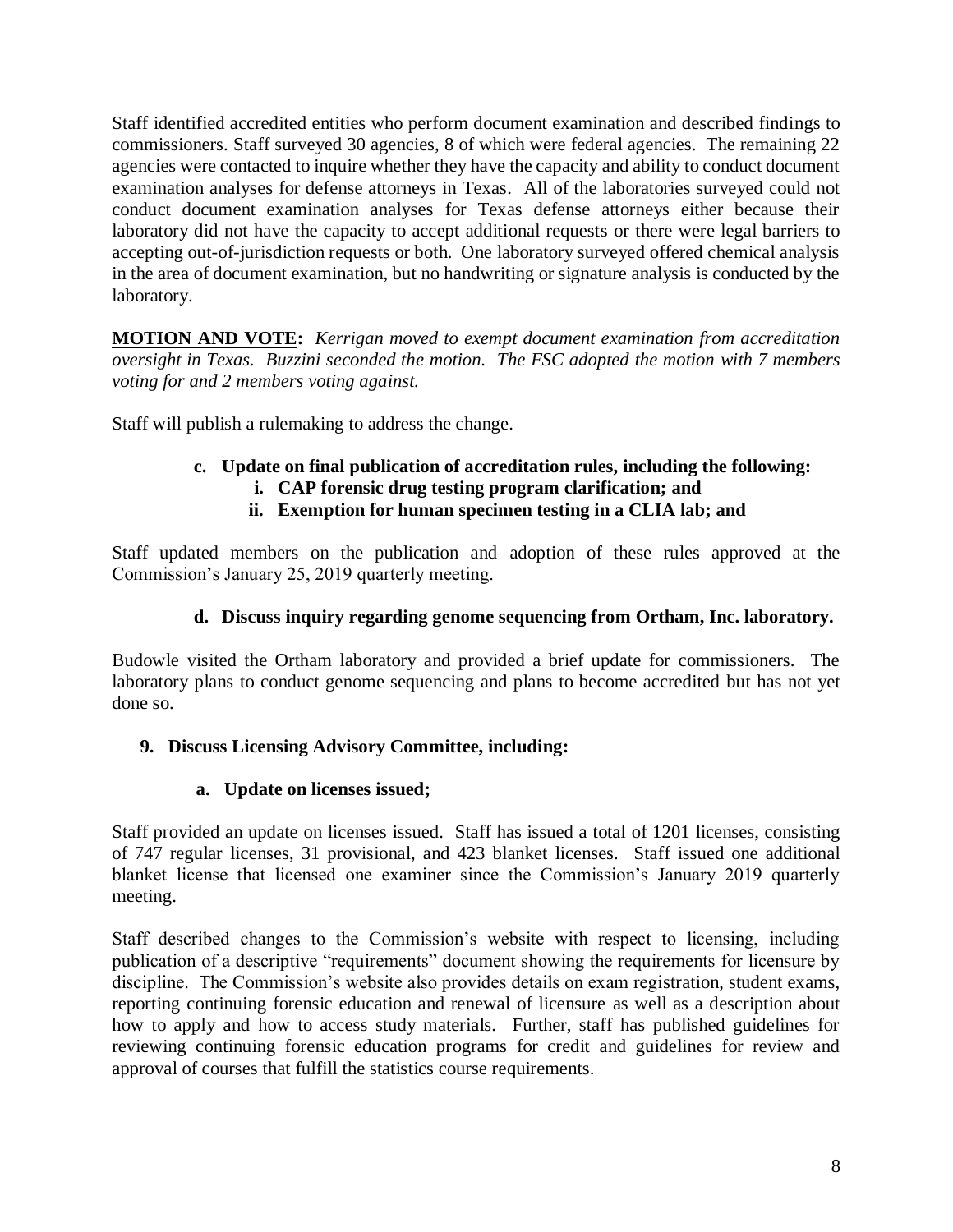- **b. Update on final publication of licensing rules including the following:**
	- **i. Rule expanding pre-Jan 1 exemption to include forensic disciplines later subject to accreditation requirements (***e.g.,* **bloodstain pattern analysis);**
	- **ii. Rule allowing university students to take forensic analyst and/or technician exam and revisions to rule for provisional licenses and fourth exam requests;**
	- **iii. Rule regarding Presiding Officer or Designee authority on criminal history reviews/denials; and**
	- **iv. Rule revision to technical reviewers license.**

Staff updated commissioners on the publication and adoption of the above rules. All rules were published in the Texas Administrative Code as of May 3, 2019.

- **c. Review outstanding draft licensing rules and proposed rule concepts for approval, including:** 
	- **i. Continuing forensic education rule updates, including number of discipline-specific training hours required for multiple disciplines, rollover of hours from previous license cycle and clarification of credit for "date-delivered";**
	- **ii. Rule regarding authority to deny for conduct on initial application; and**
	- **iii. Revisions to rules post-January 1 requirements.**

**MOTION AND VOTE:** *Daniel moved to accept all rule proposals as drafted by staff. Drake seconded the motion. The FSC unanimously adopted the motion.*

Staff will work on publication of all rules approved at today's meeting.

## **d. Discuss Agreed Order pursuant to outstanding license denial due to criminal history;**

**MOTION AND VOTE:** *Daniel moved to approve the draft Agreed Order and to issue the licensee his/her license as long as the candidate complies with the terms of the Order. Kerrigan seconded the motion. The FSC unanimously adopted the motion.* 

Staff will send the Agreed Order to the candidate's counsel for signature.

## **e. Update from March 26, 2019 Blanket Rule Task Group and discussion of action items; and**

Staff provided an update from the Blanket Rule Task Group's March 26, 2019 call. The group directed staff to survey blanket laboratories to determine the percentage of their casework that was Texas-based in 2018. Responses ranged from less than 1 percent to 7 percent of the blanket laboratories' caseload, representing from as few as 13 cases to 14,386 cases.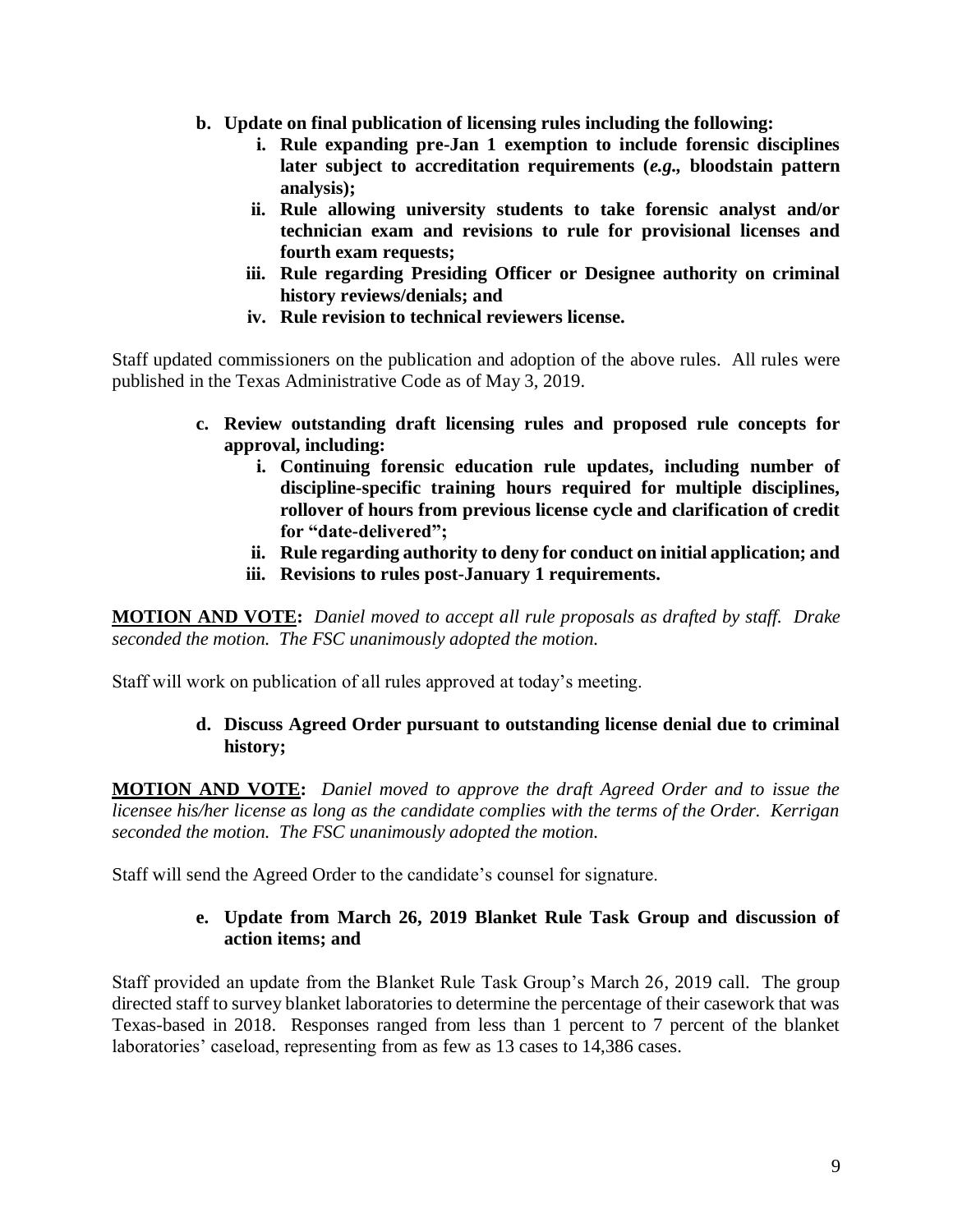Members discussed next steps in determining the appropriate level of oversight for blanket laboratories. The Blanket Rule Task Group will meet again before the Commission's August 16 quarterly meeting and staff will report back with an update.

## **f. Review licensing advisory board appointments and August 31 expirations; discuss soliciting applications from TACLD.**

Members reviewed 5 appointments/seats on the Licensing Advisory Committee expiring August 31. The Texas Association of Crime Laboratory Directors (TACLD) will solicit applications for the positions and provide the Commission with a list of 20 nominees for the seats sometime in July, prior to the Commissions August 16 quarterly meeting. Commissioners will vote on the seats August 16.

## **10. Presentation concerning Federal and State Legal Developments with respect to Quantitation on THC and Hemp vs. Marijuana.**

James Miller, Houston Forensic Science Center Seized Drugs Section Manager, and Charles "Chance" Cline, DPS Chemistry Drug Program Coordinator, discussed outstanding legislation that could have the practical impact of requiring laboratories to quantitate marijuana cases. Miller and Cline addressed the Commission regarding the financial and time constraints a requirement to quantitate would put on the laboratories. With current resources, quantitating all marijuana cases would be impossible and would create a significant backlog in an already backlogged discipline. New instrumentation is needed in all laboratories if quantitation is effectively required.

Members and Garcia will continue to be a resource to legislators on these issues as questions arise.

## **11. Discuss the creation of a forensic bench book for judges.**

Members discussed the creation of a forensic bench book for judges. Members suggested the book should be called a Trial Court Forensic Evidence Handbook. Members discussed hiring someone to assist in the creation of the book as it is a significant undertaking.

**MOTION AND VOTE:** *Drake moved to hire an attorney to assist in the coordination and development of the Trial Court Forensic Evidence Handbook. Budowle seconded the motion. The FSC unanimously adopted the motion.* 

Members discussed panels of subject-matter experts in each forensic discipline should be assembled to assist in the production of the book. Court of Criminal Appeals Judge Barbara Hervey offered to assist in production of the book as well.

## **12. Discuss use of Rapid DNA technology.**

Members discussed issues with Rapid DNA technology and the plan of action to address cases tested with the technology outside the crime laboratory setting. Peter Stout addressed the commission on the plan of action in Houston with respect to reviewing the cases that were completed by the Houston Police Department using the ANDE Rapid instrument.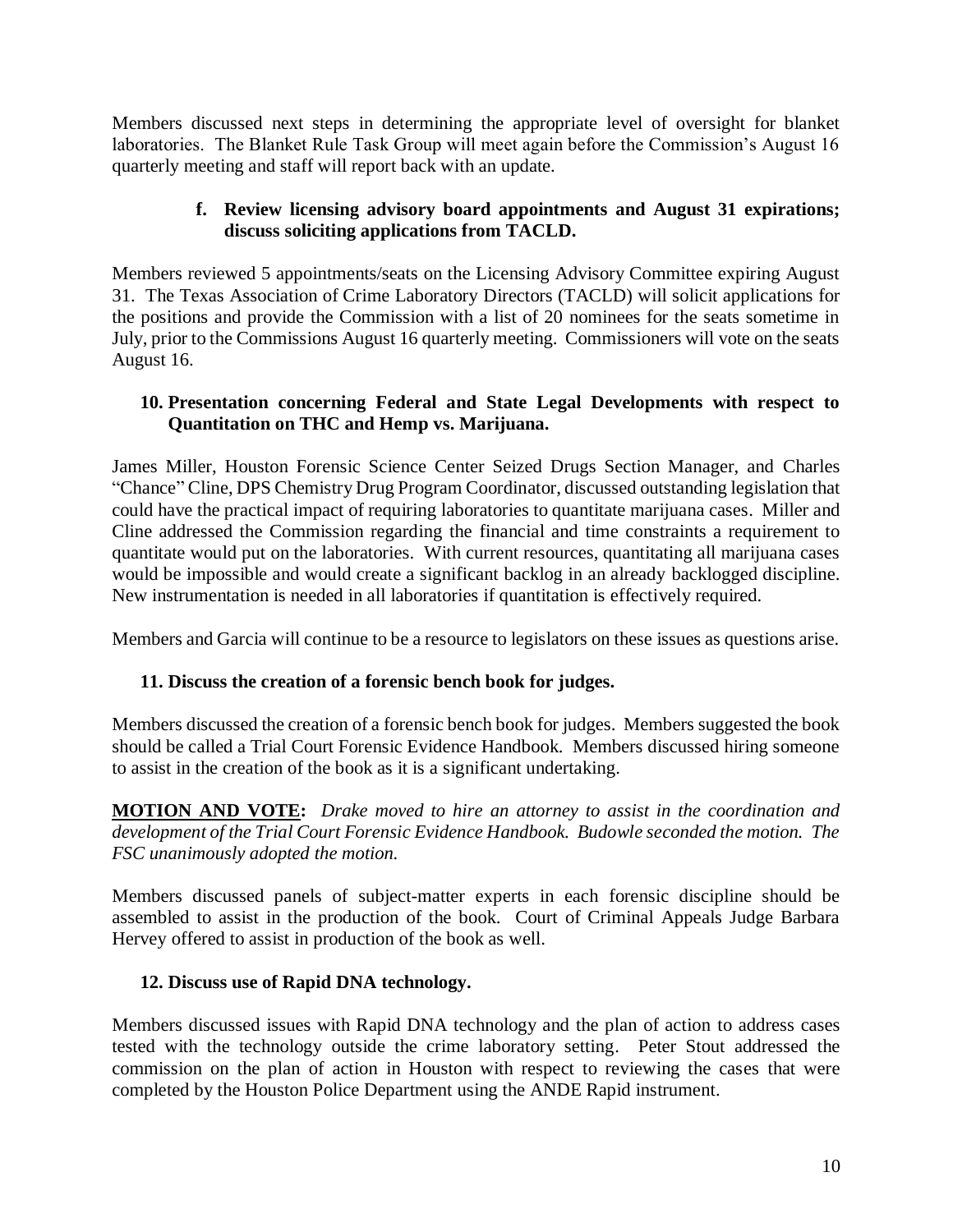Members requested a copy of the IRB with Harris Health (the institution that collected samples from sexual assault survivors).

Members directed Garcia to draft a letter to ANDE explaining the law in Texas and to request ANDE cease promoting the instrument for evidentiary samples outside the crime laboratory setting.

Gerald Doyle, Harris County District Attorney's Office Conviction Integrity Unit Chief, gave an update on *Brady* notices that have been sent with regard to cases affected.

# **13. Update on final consulting expert final report and closure of NMS** *Torney* **DNA review.**

Garcia provided an update on the *Torney* matter. The Commission has already finalized its report in this matter. The expert who conducted a review/audit of the incident at the laboratory, Charlotte Word, has issued her report and staff reviewed her findings. Staff will append the expert's report to the Commission's report and close the matter.

## **14. Review and adopt final report from investigative panel regarding Sorenson DNA Quality Incident Reviews (Forensic Biology) #18.30.**

Staff gave an update on the investigation, including a description of a letter from the Innocence Project with regard to a case affected by improper consolidation of samples. Staff plans to address the issues in the IP letter in conjunction with other issues in its final report. Members will review a draft final report in the matter at the August 16 quarterly meeting.

## **15. Update from investigative panel regarding Culbertson complaint (DPS El Paso; Blood Alcohol) #18.21.**

Panel member Kerrigan provided a brief update on the matter. DPS has updated is quality incident report to clarify that no definite determination can be made as to whether the analyst acted intentionally. Staff expects to have a draft report for commissioners to review at the Commission's August 16 quarterly meeting.

## **16. Update from outside investigative panel regarding** *Criner* **case (DPS Austin; Forensic Biology) #19.03.**

Panel member Dawn Boswell gave a brief update on the investigation. The panel is in the process of reviewing the root cause analysis and will conduct interviews as well. The panel hopes to have the investigation complete by the August 16 Commission quarterly meeting.

# **17. Update from Crime Scene Investigation Working Group.**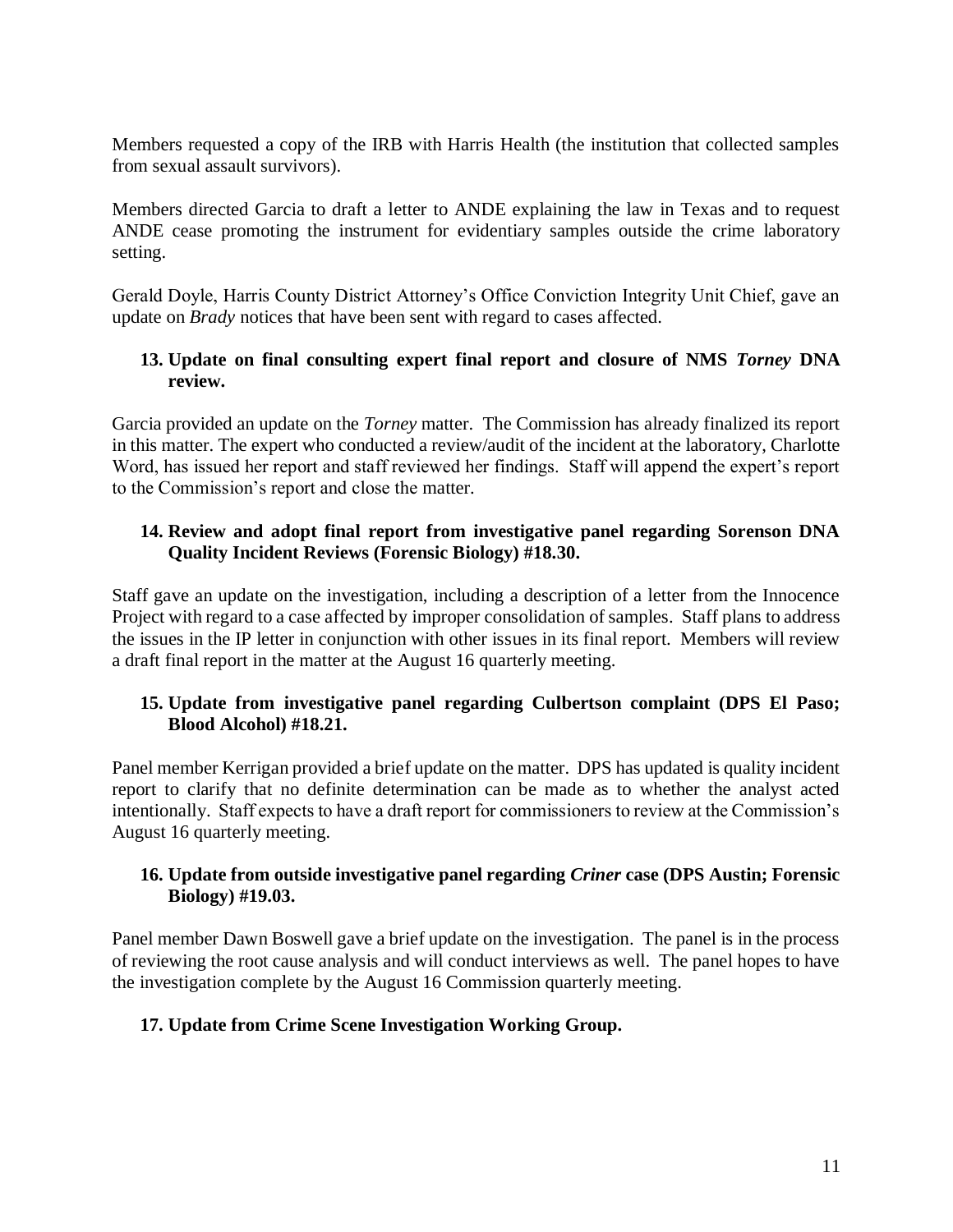Koehler gave a brief update on development of the Crime Scene Investigation Working Group activities, including draft accreditation/oversight rules. NIST offered to assist in the endeavor and staff will reach out to NIST for assistance.

Celestina Rossi, Crime Scene Investigator from Montgomery County Sheriff's Office, gave an update on the roll-out of the Basic Peace Officer Training Course crime scene elements.

# **18. Review draft guidelines from statistical sampling committee.**

Members reviewed a draft document of guidelines for statistical sampling in forensic nonconformances. Staff is currently soliciting feedback on the final document from members of the statistical sampling committee group. The OSAC statisticians task group will also be afforded an opportunity to comment.

## **19. Update from Probabilistic Genotyping Review Committee and discussion of support for laboratories on validation and implementation of probabilistic genotyping software.**

Mike Coble, UNTHSC-CHI Associate Professor of Microbiology, Immunology and Genetics, gave a presentation and update on the state of probabilistic genotyping in Texas. Coble emphasized the education that needs to happen in the criminal justice community, particularly with the judges and lawyers with respect to what the software is and how the technology works.

Garcia discussed free trainings hosted by the FBI and RTI on the topic of probabilistic genotyping.

# **20. Update on triage projects for DNA mixture review; update on Austin Police Department cases under review by UNTHSC-CHI.**

Members reviewed a letter from DNA Mixture Review Project coordinator Bob Wicoff. Wicoff reported 3,283 total requests for review. 351 of those cases are still awaiting review. The group has closed 2,475 cases after review and determination either the DNA was immaterial, there was no CPI or otherwise relevant complaint. 149 cases have been sent for recalculation thus far.

Stacie Lieberman introduced herself as the new Capitol Area Private Defender Service's Forensic Project Director. Lieberman reported she is getting up to speed on the review in Travis County and will report back at the Commission's August 16 meeting.

Dawn Boswell, Tarrant County District Attorney's Office Conviction Integrity Unit Chief, reported on the status of the case review in Tarrant County. The county has one case that will result in a re-hearing, and they have been working diligently to close out cases. The county has appointed attorneys in the cases to represent defendants, so the process has taken a little longer than in other counties.

## **21. Discuss developments with respect to kit backlog reduction and standardization efforts.**